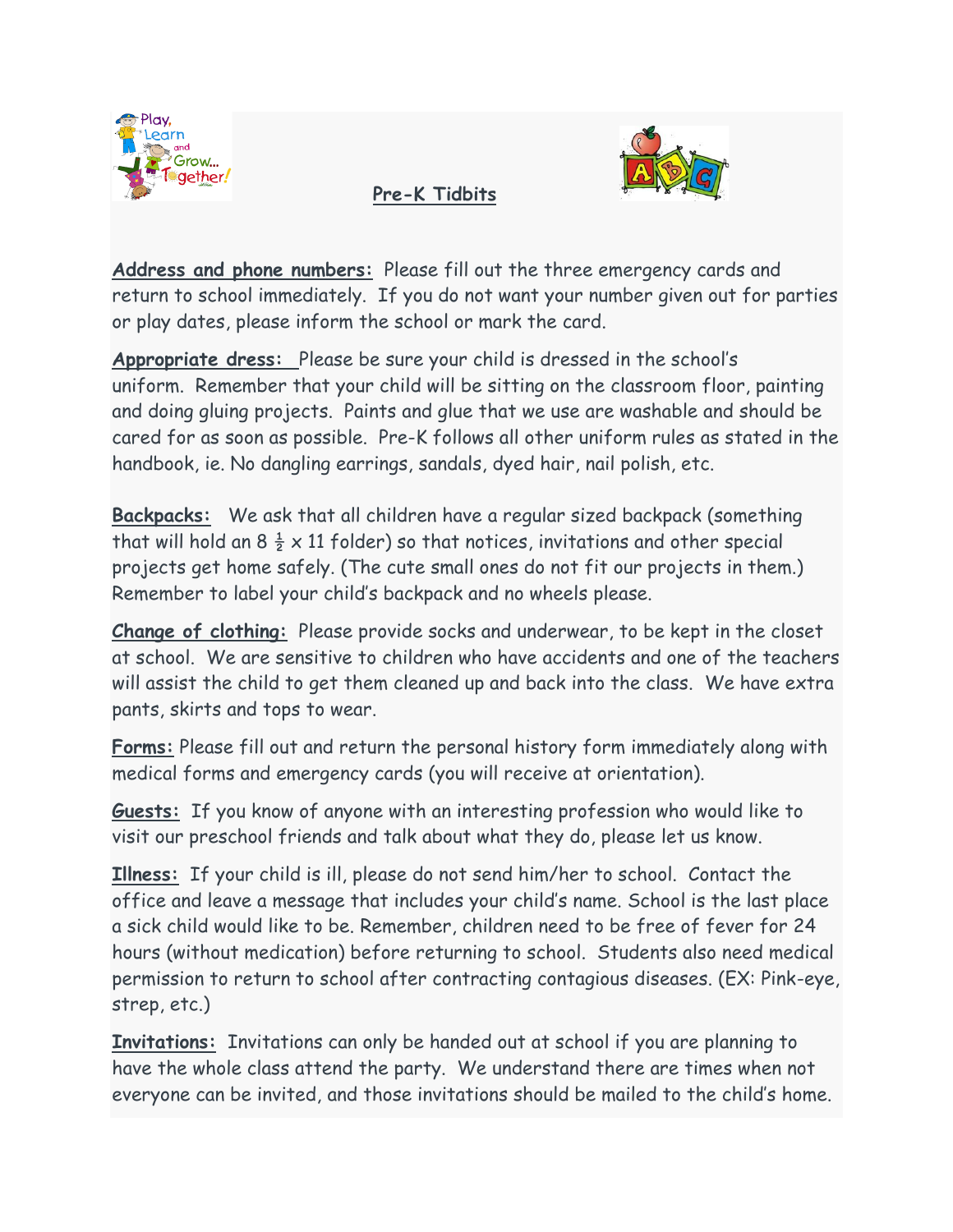**Snacks:** Snacks are provided by the school. Please do not send your child with an individual snack. If you would like to send a snack for the class, please feel free to do so. Children love to share and pass out snacks to their friends from home. We do celebrate birthdays and holidays.

**Lunch:** Students need to bring a lunch from home. Please include spoons/forks. We do not have a refrigerator available to keep items cool; however, we have a microwave so we can reheat items for lunch.

**Notes:** Any note about holidays or special events will be distributed to the children. You will find information in your child's red folder. We also communicate via email. Please send any notes/money/permission forms to us in your child's red folder which goes home daily. Please send us a note if your child is going to afterschool, someone different is picking your child up, or your child is being dismissed early.

**Pick Up and Drop Off Times:** Students may be dropped off no earlier than 8:00 AM. A teacher will be on duty near the playground for outside morning prayer and at the main doors on Pine Street during inclement weather for indoor morning prayer. Please feel free to join us for morning prayer. Cars may park along Pine Street, however, not in front of the school. Morning prayer begins at 8:15. If you arrive after that time you will be asked to wait outside the main office so as not to distract/interrupt the prayers that already began. If your child arrives after 8:15 they will be considered tardy.

Pick-up for students without siblings in the school is at 2:30 PM at the Pre-K door on Pine Street. Parents may park on Pine Street. Pick-up for students with siblings will be in the pick-up line for 2:40 dismissal. The teacher and the associate will help the children with their coats. After school program students will be brought to the cafeteria by the teacher or associate. The After School Program is available until 5:30 for students. Parents will need to park their cars and come to the main door to pick up your children.

If your child is having a difficult time, we ask that you give them a kiss and hug at the door, tell your child you are leaving and then please leave. Remaining after the initial good-bye, especially if your child is feeling anxious, only makes our job more difficult and their transition more difficult. Most times children stop crying within 2 minutes.